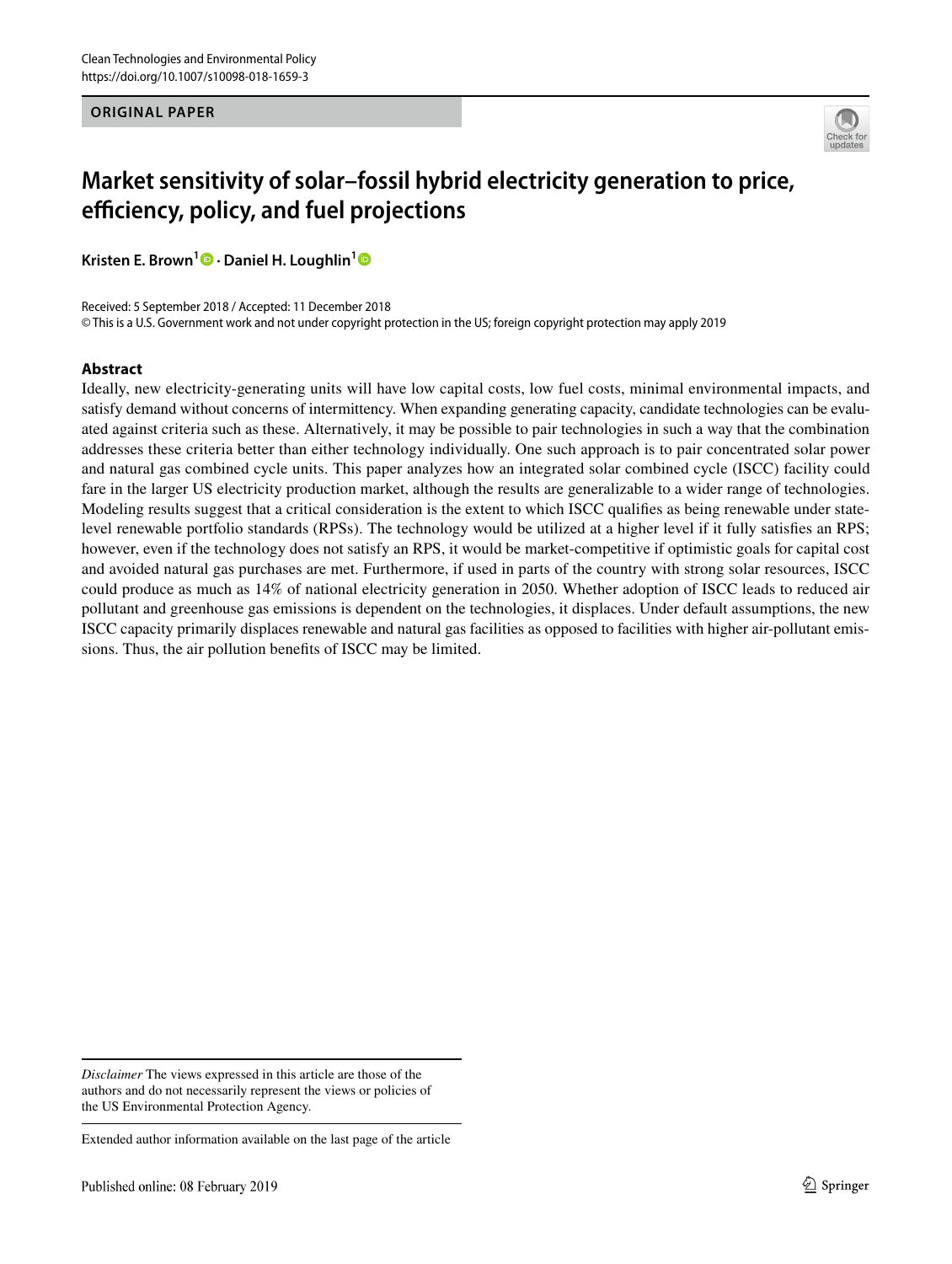#### **Graphical abstract**



**Keywords** ISCC · Electricity generation · RPS · Solar · Natural gas · Renewable

#### **Abbreviations**

| Combined heat and power                     |
|---------------------------------------------|
| EPA's United States 9 region database       |
| Integrated solar combined cycle             |
| MARKet ALlocation, an energy-economic       |
| model                                       |
| Municipal solid waste                       |
| Natural gas                                 |
| Natural gas combined cycle                  |
| Renewable portfolio standards               |
| Operation and maintenance                   |
| Partially renewable (some ISCC generation   |
| satisfies RPS)                              |
| Fully renewable (all ISCC generation satis- |
| fies RPS)                                   |
| Not renewable (no ISCC generation satisfies |
| RPS)                                        |
| Waste to energy                             |
|                                             |

## **Introduction**

New electricity production capacity will need to be built over the next several decades. Considerations when new electricity infrastructure is built include investment and operating costs, reliability, emissions of various pollutants, fuel costs, and predictability of the fuel supply (Dong et al. [2013](#page-12-0); Unsihuay-Vila et al. [2010\)](#page-12-1). A variety of candidate technologies are available, each with benefts and drawbacks. Pulverized coal boilers and natural gas combined cycle (NGCC) units are proven technologies capable of providing reliable power to the grid. However, extraction, production, transmission, and combustion of fossil fuels generate air pollutants and greenhouse gas (GHG) emissions (EPA [2015](#page-12-2)).

Alternatively, solar and wind generation are now costcompetitive with fossil fuels in many parts of the country (EIA [2016](#page-12-3)). Solar and wind technologies limit exposure to fuel price fuctuations and do not emit air pollutants during operation. However, capital costs of these technologies would be afected by the supply and demand of materials such as carbon fber, silicon, and rare earth metals (Vesborg and Jaramillo [2012\)](#page-12-4). Furthermore, there would be emissions from obtaining these materials and during manufacturing. Also, both solar and wind technologies produce intermittent power which must be addressed through redundancies, energy storage, or the use of natural gas turbines to supplement generation during low output (i.e., no wind or sunshine). Understanding the trade-ofs involved in alternative electricity production technologies is important for ensuring that our future electricity supply is cost-efective, sustainable, and reliable. While energy production technologies differ with respect to these and other attributes, it is important to note that the electric grid is fed by a portfolio of technologies and that this portfolio is designed to take advantage of the strengths and weaknesses of each technology.

For example, electric grids typically consist of baseload, shoulder load, and peaking technologies. Technologies within each of these designations are dispatched differently to meet societal electricity demands. Coal and nuclear power are baseload technologies that typically are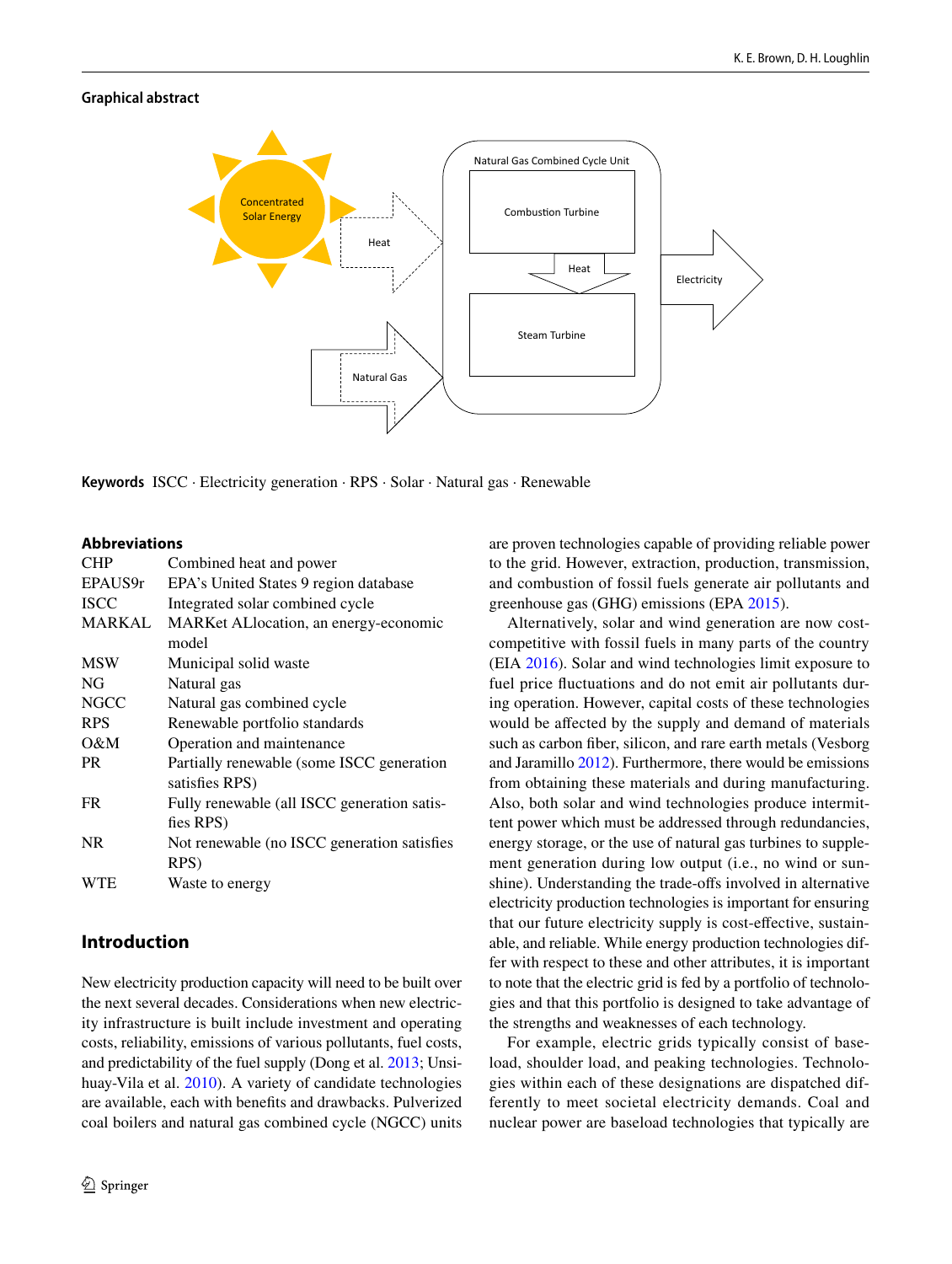most cost-effective and efficient if operated at steady levels. NGCC units are increasingly being used for baseload power but can be ramped up and down to meet shoulder loads, which include much of the additional energy demands during the day. Standalone natural gas combustion turbines (NGCTs) are less efficient than NGCC units, but their output can be ramped up and down almost instantaneously. Thus, standalone NGCTs are used for meeting peak load conditions during the day.

While currently representing only a combined 8% of national electricity generation annually (EIA [2017\)](#page-12-5), wind and solar capacity is increasing dramatically. Many recent studies (e.g., Hirth et al. [2015](#page-12-6); Muttqi et al. [2017](#page-12-7); Schaber et al. [2012](#page-12-8)) address issues of large-scale wind and solar integration and the efects of these technologies on grid operation. Neither is a fexible technology, meaning their output cannot be modulated readily to follow electricity demands. Solar photovoltaics (PV) produce electricity primarily during the middle of the day. When there is a mismatch between peak demand and renewable generation, the net load is described as a "duck curve" (Denholm et al. [2015\)](#page-12-9), which may require fossil plants to ramp quickly.

Adding renewables to the electricity mix can reduce long-term electricity prices, but these changes, particularly additional wind, have the potential to increase price volatility due to their variable nature (Kyritsis et al. [2017\)](#page-12-10). Thus, large-scale deployment should also consider measures for addressing variability. Some technology options, such as concentrated solar power (CSP), include integrated storage mechanisms. Alternatively, stationary storage, whether batteries, reverse hydro, or some other mechanism, may be employed, albeit at an additional cost.

Policy constraints can also affect electricity generation. Wiser et al. [\(2017\)](#page-12-11) have evaluated the impact of increased renewable electricity from strong renewable portfolio standards (RPSs). These standards defne requirements for a certain fraction of electricity to come from a set of technologies identifed as renewable. They found that RPSs are likely to increase the cost of the electric system; however, when accounting for the avoided externality cost due to improved air quality, there can be a net beneft of RPS.

Another option is to colocate electricity production technologies with characteristics that complement each other's weaknesses. For example, CSP generation can be paired with NGCC units to form integrated solar combined cycle (ISCC). The heat generated via solar can displace some of the fuel demands while also taking advantage of the same equipment, grid connection, and labor. Increasing output from the NGCC portion of the facility can compensate at times of poor solar insolation. Antonanzas et al. ([2014\)](#page-12-12) and Spelling and Laumert ([2015\)](#page-12-13) evaluated several ISCC confgurations. Alqahtani and Patino-Echeverri [\(2016\)](#page-12-14) estimated the levelized cost of ISCC and compared their cost with other generation options. Barigozzi et al.  $(2012)$  $(2012)$  $(2012)$  and Spelling and Laumert  $(2015)$  identified an economically favorable ISCC technology confguration.

These prior studies have examined combined solar–gas technologies from the standpoint of their market competitiveness. However, they calculate competitiveness using levelized cost of energy (LCOE), which does not account for the interaction of the technology within the energy system. Furthermore, since ISCC is not yet a widely used technology, its cost and level of avoided natural gas use are uncertain. This uncertainty complicates the calculation of a single LCOE value. Evaluating competitiveness is one of the goals of our analysis. Net air pollutant and GHG emissions impacts of this technology are also estimated across the entire energy system. This emissions endpoint is more difficult to evaluate since it involves not only estimation of cost and market penetration but also depends on which technologies and fuels are being displaced (which may, in turn, be afected by policies and contextual assumptions) and on any additional cascading efects in the energy system. For example, a scenario that increases the price of electricity may result in industries opting to generate their own electricity via combined heat and power (CHP) systems, which in return infuences the system-wide emissions.

#### **Methods**

There are several possible confgurations for ISCC. The modeling in this paper is impacted only by cost and solar contribution and therefore could be representative of any ISCC confguration with similar parameters. A range of feasible parameters was obtained from Barigozzi et al. ([2012](#page-12-15)) and Spelling and Laumert [\(2015](#page-12-13)). A generic ISCC confguration is represented in the schematic diagram in Fig. [1.](#page-3-0) Although this type of project is, in principle very promising capital costs are higher than standard NGCC units, which could be a barrier toward adoption.

MARKet ALlocation (MARKAL), an energy-economic optimization model, (Loulou et al. [2004\)](#page-12-16) is used within a parametric sensitivity analysis (Saltelli et al. [2008\)](#page-12-17) to evaluate a range of assumptions about the price of natural gas and the cost and efficiency of ISCC. For each model run, the market penetration potential and net system-wide energy and air pollutant and GHG emissions implications of ISCC are assessed. This technology assessment approach was previously used to evaluate solar photovoltaics (PV), coal and biomass with liquid fuels and electricity, and carbon capture and sequestration for NGCC (Aitken et al. [2016;](#page-12-18) Babaee and Loughlin [2018](#page-12-19); Loughlin et al. [2013\)](#page-12-20).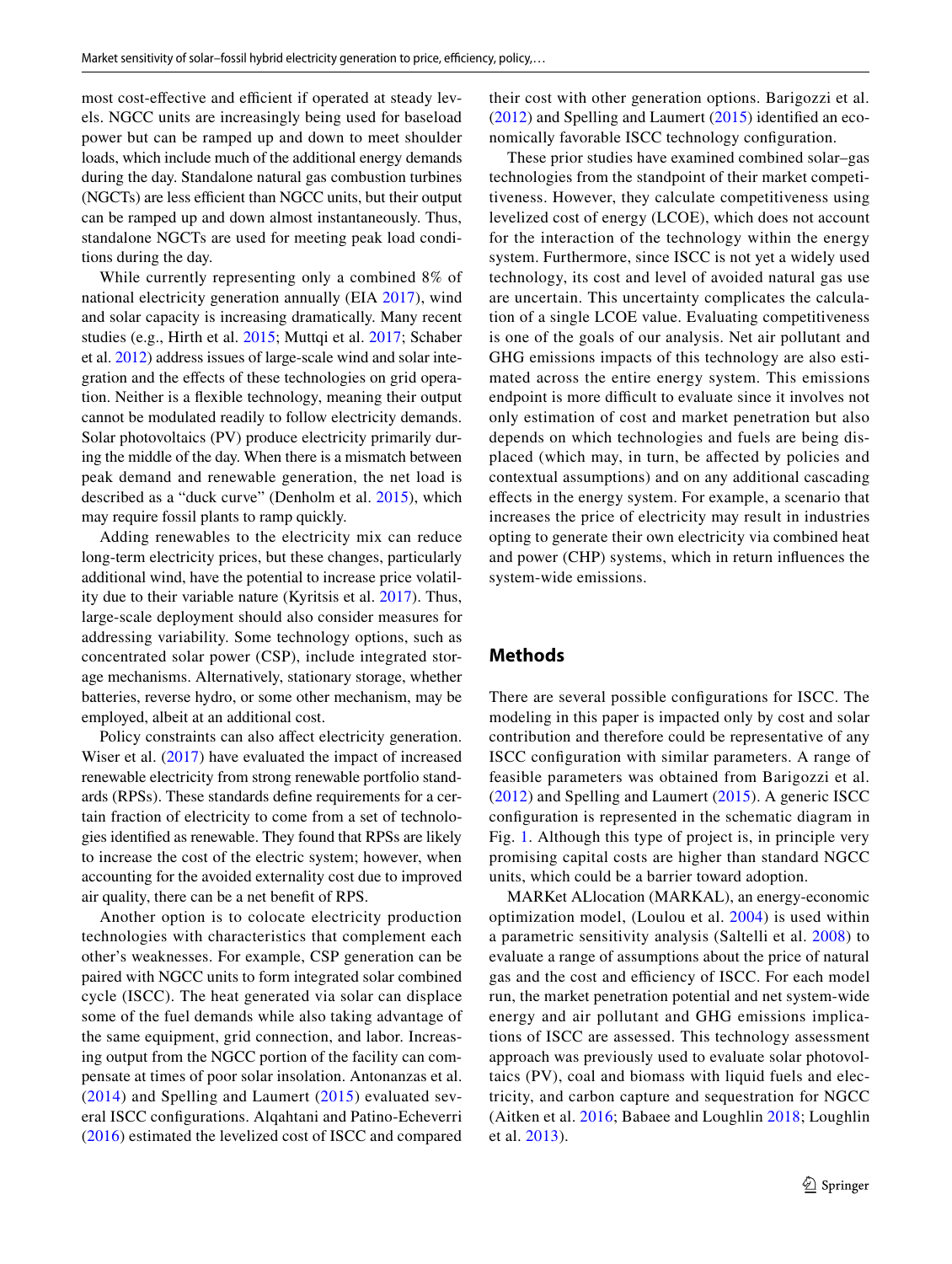<span id="page-3-0"></span>

#### **The MARKAL model**

MARKAL is a linear programming-based optimization model that seeks to identify the set of technologies and fuels that meet societal energy demands over time, while simultaneously satisfying constraints such as limits on emissions (Loulou et al. [2004](#page-12-16)). For a given modeled scenario, MARKAL can track air pollutant and GHG emissions, as well as energy-related water use.

MARKAL is paired with the EPAUS9r\_v16.1.1 database (Lenox et al. [2013\)](#page-12-21) for this assessment. EPAUS9r\_ v16.1.1 characterizes the fuels, technologies, and projected energy demands of the US energy system over the period from 2005 to 2055. The database covers energy use in the residential, commercial, industrial, and transportation sectors as well as resource production and electricity generation. Spatial resolution is at the level of the US Census Divisions, hereafter referred to as regions. Technology and fuel market penetrations for these sectors in 2010 are calibrated to the 2016 Annual Energy Outlook (EIA [2016](#page-12-3)). Upstream emissions for all fossil fuels are included in the database (Lenox et al. [2013\)](#page-12-21).

Regional energy service demands, which include lighting, space heating, and transportation, are derived from the AEO reference case demands (EIA [2016](#page-12-3)). Energy service demands can be satisfed by end-use technologies, such as lightbulbs, space heaters, and vehicles. In most instances, the model can choose from alternative versions of each technology, which differ by cost, efficiency, and often type of fuel. MARKAL's perfect foresight optimization routine, based on linear programming techniques, identifes the least cost technology and fuel choices over the remainder of the modeled time horizon, in 5-year time steps and given various energy balance constraints and emissions limits. Thus, these technology and fuel choices are endogenous to the model.

Technology choices are afected by factors such as existing technology stock and stock turnover, regional energy resources, and constraints on greenhouse gas and criteria air pollutant emissions. The Cross State Air Pollution Rule (CSAPR), the Corporate Average Fuel Economy (CAFE) standards, and Renewable Portfolio Standards (RPSs) are represented as constraints. RPSs, which have been specifed by many states, are approximated in our regional model by estimating equivalent regional constraints calculated as weighted averages based on the percentage of a region's electricity generated by each state. These RPS-based constraints can vary considerably by region. The most stringent existing RPS is for Region 9 (Pacifc including California, Washington, and Oregon), requiring nearly 30% of electricity from renewable sources starting in 2025. In contrast, Region 8 (Mountain including Nevada, Montana, Idaho, Wyoming, Utah, Colorado, Arizona, and New Mexico) requires 18% renewables, and Region 7 (West South Central including Texas, Oklahoma, Arkansas, Louisiana) requires only 10% in the same timeframe.

To apply MARKAL to assess a new technology, the availability, cost, and efficiency of the technology are first characterized and input to the MARKAL database. The MARKAL model then determines the resulting market penetration, fuel use, and displacement of competing technologies through time. Emissions impacts can also be evaluated, including primary impacts (emissions of the technology itself), secondary impacts (changes in the emissions of competing technologies), and tertiary impacts (changes due to cross-sector interactions that would result from fuel price changes and competition for fuels among sectors).

For this assessment, a representation of the ISCC technology was added to the database in Regions 7, 8, and 9. These regions correspond to the West South Central, Mountain, and Pacifc US Census Divisions, respectively. Figure [2](#page-4-0) shows the states in each region, and the regions in which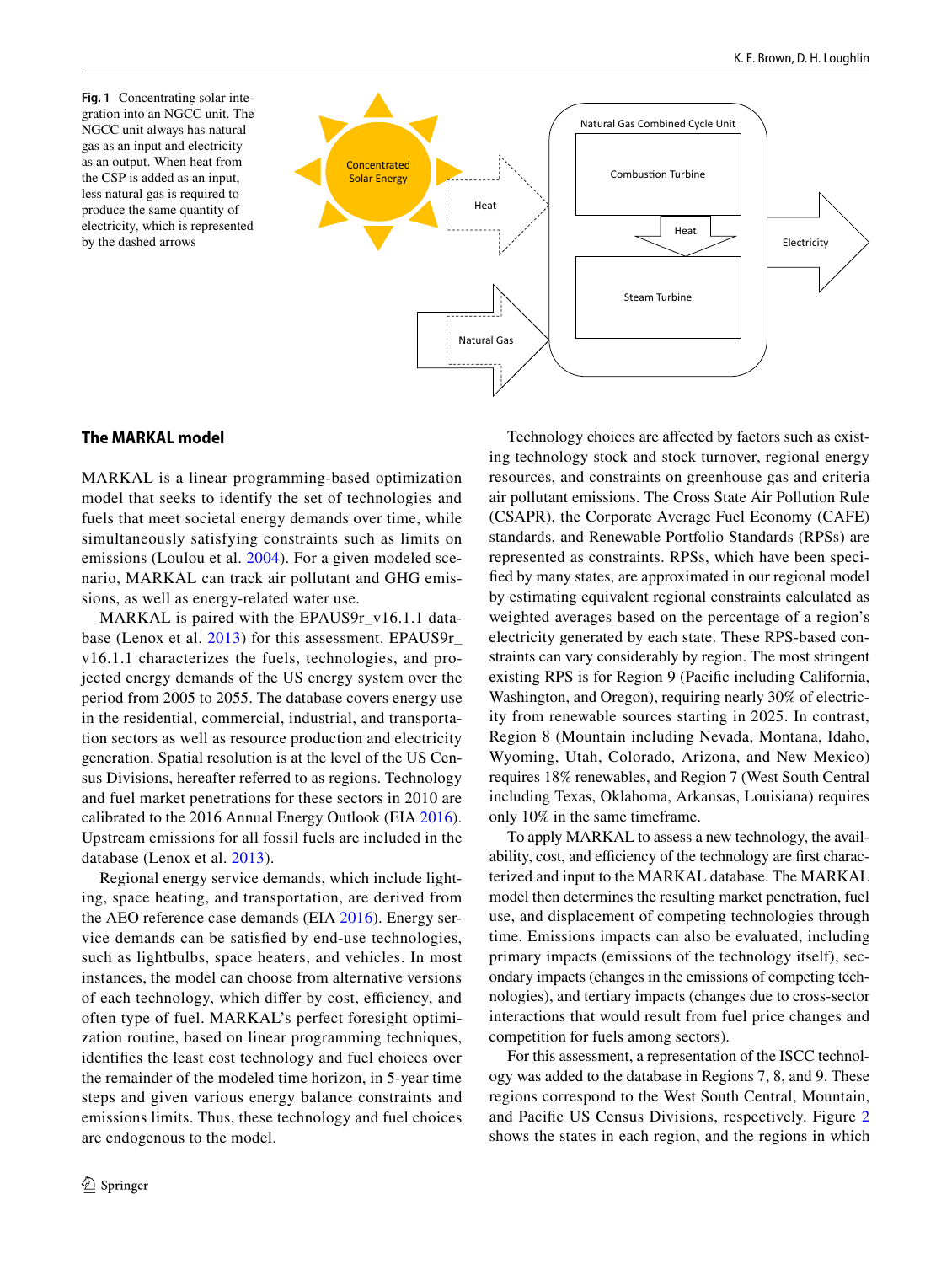<span id="page-4-0"></span>**Fig. 2** The MARKAL regions with colors added to highlight the regions in which ISCC is modeled. The hybrid technology is available only in Regions 7, 8, and 9, which represent the West South Central, Mountain, and Pacifc Regions of the country, respectively



| Region                   | Name                      |
|--------------------------|---------------------------|
| 1                        | New England               |
| $\overline{2}$           | Mid Atlantic              |
| 3                        | <b>East North Central</b> |
| 4                        | <b>West North Central</b> |
| $\overline{\phantom{0}}$ | South Atlantic            |
| 6                        | <b>East South Central</b> |
| 7                        | West South Central        |
| 8                        | Mountain                  |
| 9                        | Pacific                   |

ISCC is modeled. The assessment of ISCC is limited to these regions because their solar resources and available land result in more favorable conditions than in other regions. ISCC is modeled as being available within these regions starting in 2020.

#### **Technology assessment methodology**

There is considerable uncertainty in the real-world cost of ISCC and in how much fuel it will save. There is additional uncertainty in future fuel prices, and how those fuel prices will affect technology adoption. Policy uncertainty, particularly in the stringency and technologies included within future RPSs, may also impact the use of ISCC. A beneft of the nested parametric sensitivity analysis (Loughlin et al. [2013\)](#page-12-20) approach is that specifc estimates of cost and fuel savings do not need to be specifed a priori. Instead, through a series of nested parametric MARKAL model runs, market penetration and implications for wide-ranging combinations of assumptions about ISCC cost, fuel displacement, and the degree to which ISCC satisfes an RPS can be evaluated. The results provide an indication of market penetration potential if various performance targets are achieved, simultaneously considering fuel prices and alternative policy implementations. Furthermore, via interpolation, combinations of cost and fuel displacement at which ISCC becomes competitive in the electricity market can be deduced.

A range of reasonable values of uncertain ISCC performance parameters was ascertained from technological analyses of ISCC in the literature (Barigozzi et al. [2012;](#page-12-15) Spelling and Laumert [2015](#page-12-13)). Discrete values along each range were chosen for evaluation. The dimensions evaluated here are investment cost, policy defnition, and fuel savings. All possible combinations of a set of discrete values for these parameters were evaluated. Once all possible combinations were evaluated in MARKAL, the optimized model results are analyzed to determine the extent to which ISCC is adopted by the model under the diferent assumptions.

In the representation of ISCC in MARKAL, most parameters (such as capacity factor and lifetime) are based on those of an advanced NGCC unit. NGCC units are assumed to have a base cost of approximately \$1000/kW and an efficiency of 55% [source (EIA [2015](#page-12-22))]. Operation and maintenance (O&M) and investment costs for ISCC will be higher than for NGCC units, but demand for fuel will be lower. Emissions are modeled based on the amount of natural gas that is combusted per unit of electricity produced. As a result, this technology will have lower air pollutant and greenhouse gas emissions per kWh of electricity generated compared to electricity generated from the same size NGCC unit.

Ranges for the cost and fuel savings of ISCC to be analyzed were derived from values given in Barigozzi et al. ([2012\)](#page-12-15) and Spelling and Laumert [\(2015](#page-12-13)). Four diferent investment costs were considered, representing an additional \$700–1000/kW above an NGCC unit. Four diferent levels of fuel displacement, ranging from 15 to 30% lower fuel use than NGCC unit, are considered. The fxed O&M costs, which must be paid regardless of how much electricity generation occurs at a facility, are varied from \$9/kW to \$20/ kW. The variable operating costs, which are based on generation, range from \$1.8/MWh to \$2.4/MWh. While these parameters, particularly fuel savings, may be optimistic since Barigozzi et al. studied a favorable location, early installations are likely to be in the most suitable sites. Increasing the size of the solar collector area would be one factor that could drive capital costs higher but would also increase fuel displacement. Thus, fuel displacement and capital cost are correlated in the real world. Here, it is assumed the energy collected and cost of the collector are uncertainties that are independent of one another.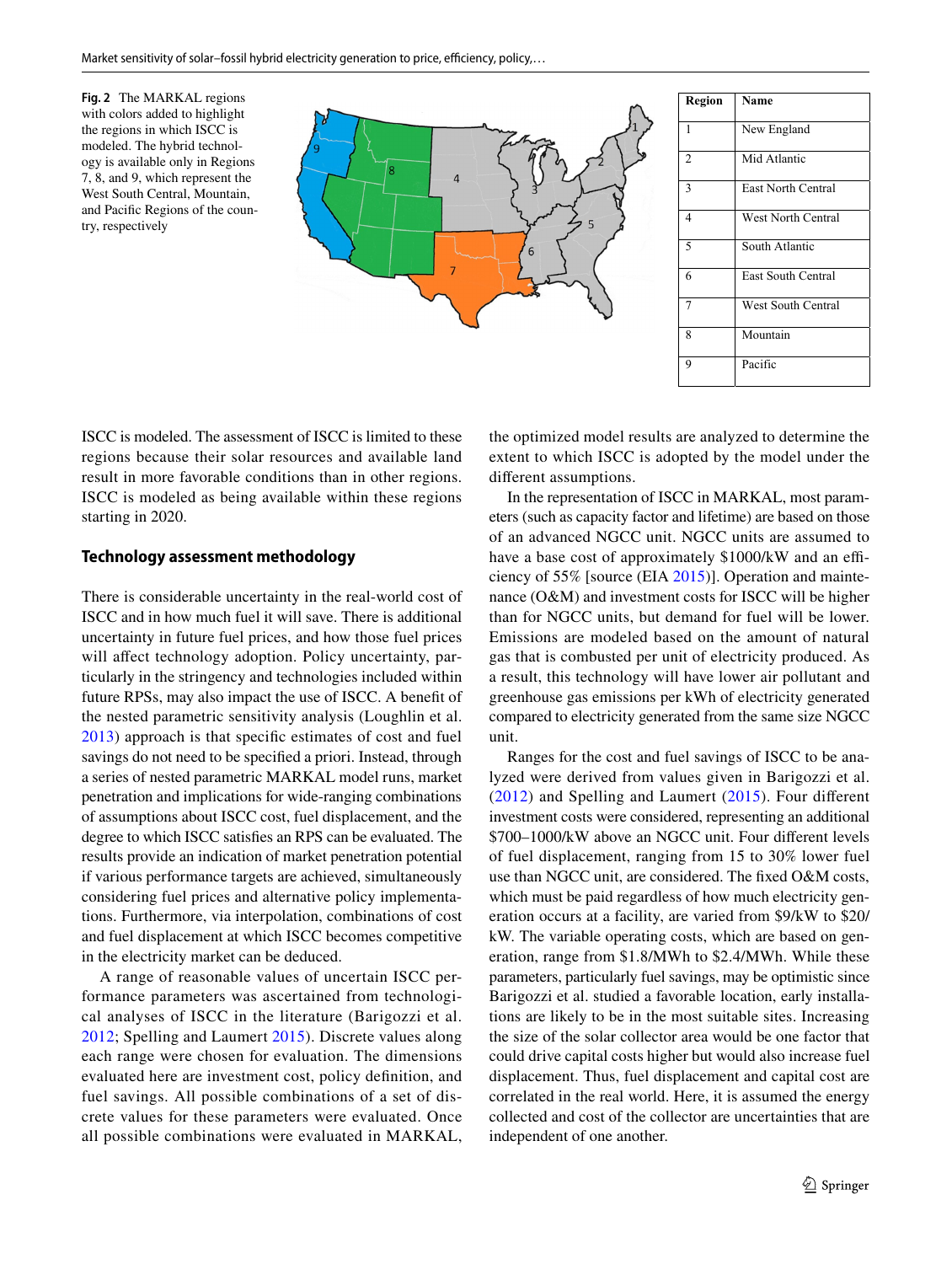Another parameter that may afect ISCC penetration is the role that ISCC plays in meeting an RPS. RPSs have been shown to be important factors for technology adoption (Chandel et al. [2012\)](#page-12-23). As this hybrid technology is partly renewable and partly fossil fuel-based, it is unclear how state governments might determine compliance with an RPS. It is possible that only the fraction of electricity produced from ISCC via solar could be counted toward meeting a particular RPS, which is referred to here as a "partial" RPS qualifcation or "PR." However, another option could be to incentivize ISCC by allowing all of its output to be considered as renewable under an RPS, referred to as "full" RPS qualifcation or "FR." This latter option could also be the case if the natural gas were derived from landfll gas or other renewable sources. Both RPS accounting options are evaluated, and the option of not having ISCC count toward the RPS, a qualifcation of "none" or "NR." Therefore, each of the sixteen fuels and price combinations is modeled three times. These combinations are expressed in Table [1](#page-5-0), and each combination is given a scenario name. The \* is used as a wildcard to refer to a set of scenarios with similar characteristics, e.g., "FR-30%-\*" would refer to all scenarios in the frst line of Table [1](#page-5-0).

An additional parameter was also explored: the price of natural gas. ISCC market penetration was evaluated for low and high natural gas price estimates that were derived from the AEO (EIA [2016\)](#page-12-3). A subset of the scenarios in Table [1,](#page-5-0) indicated with a superscript t,  $\mathbf{r}$ , was also evaluated using alternative supply curves for natural gas, including: (1) a scenario in which natural gas is plentiful and therefore inexpensive (approximately half the base price), and (2) a scenario where natural gas has low availability and therefore high cost (approximately twice the base cost).

#### **Results**

MARKAL modeling suggests that ISCC would be able to achieve market penetration in the western US over a wide range of assumptions. This result is explored along several dimensions. First, total market penetration for each combination of assumptions is characterized and examined. This includes assumptions about the technology as well as diferent policy and fuel price eventualities. Next, the net impact on emissions is evaluated, taking into account which technologies are being displaced. Scenarios are sometimes grouped using wildcards (\*) to highlight trends.

#### **Market penetration**

Electricity generated by ISCC in 2050 for each of the nested sensitivity model runs is presented in Fig. [3.](#page-6-0) The ISCC technology is projected to penetrate the electricity production market for most combinations of assumptions, producing as much as 14% of the national electricity in 2050. Regions 7, 8, and 9 produce as much as 40%, 26%, and 37% of their electricity from ISCC, respectively. Cost, fuel savings, and RPS classifcation were all observed to afect ISCC market share. The parameter with the greatest infuence was RPS classifcation. If ISCC is not considered to be renewable (the NR-\*-\* scenarios), very optimistic cost and fuel displacement assumptions are required for a non-negligible ISCC market share. If ISCC is classifed as fully compliant with the RPS (FR-\*-\*), market share is achieved for all combinations of cost and fuel savings. A counter-intuitive observation is that when ISCC partially satisfes the RPS (PR-\*- \*) the highest ISCC market penetrations are observed for

<span id="page-5-0"></span>

| <b>Table 1</b> Listing of scenarios<br>that were evaluated | <b>RPS</b> |        | Fuel displaced Capital cost increase |                           |              |                 |  |  |  |  |  |  |  |  |
|------------------------------------------------------------|------------|--------|--------------------------------------|---------------------------|--------------|-----------------|--|--|--|--|--|--|--|--|
|                                                            |            | $(\%)$ | \$700/kW                             | \$800/kW                  | \$900/kW     | \$1000/kW       |  |  |  |  |  |  |  |  |
|                                                            | Full       | 30     | $FR-30\% - $700^t$                   | FR-30%-\$800              | FR-30%-\$900 | FR-30%-\$1 k    |  |  |  |  |  |  |  |  |
|                                                            |            | 25     | FR-25%-\$700                         | FR-25%-\$800              | FR-25%-\$900 | FR-25%-\$1 k    |  |  |  |  |  |  |  |  |
|                                                            |            | 20     | FR-20%-\$700                         | $FR-20\% - $800t$         | FR-20%-\$900 | FR-20%-\$1 k    |  |  |  |  |  |  |  |  |
|                                                            |            | 15     | FR-15%-\$700                         | FR-15%-\$800              | FR-15%-\$900 | FR-15%-\$1 k    |  |  |  |  |  |  |  |  |
|                                                            | Partial    | 30     | $PR-30\% - $700^t$                   | PR-30%-\$800              | PR-30%-\$900 | PR-30%-\$1 k    |  |  |  |  |  |  |  |  |
|                                                            |            | 25     | PR-25%-\$700                         | PR-25%-\$800              | PR-25%-\$900 | $PR-25\% - S1k$ |  |  |  |  |  |  |  |  |
|                                                            |            | 20     | PR-20%-\$700                         | PR-20%-\$800 <sup>t</sup> | PR-20%-\$900 | <b>BAU</b>      |  |  |  |  |  |  |  |  |
|                                                            |            | 15     | <b>BAU</b>                           | <b>BAU</b>                | <b>BAU</b>   | <b>BAU</b>      |  |  |  |  |  |  |  |  |
|                                                            | None       | 30     | $NR-30\% - $700^t$                   | NR-30%-\$800              | <b>BAU</b>   | <b>BAU</b>      |  |  |  |  |  |  |  |  |
|                                                            |            | 25     | NR-25%-\$700                         | <b>BAU</b>                | <b>BAU</b>   | <b>BAU</b>      |  |  |  |  |  |  |  |  |
|                                                            |            | 20     | <b>BAU</b>                           | <b>BAU</b>                | BAU          | <b>BAU</b>      |  |  |  |  |  |  |  |  |
|                                                            |            | 15     | <b>BAU</b>                           | <b>BAU</b>                | <b>BAU</b>   | <b>BAU</b>      |  |  |  |  |  |  |  |  |

Parameter combinations denoted by business as usual (BAU) are scenarios where the ISCC technology is not competitive and therefore the results mimic a BAU scenario

t Indicates cases that were also evaluated with high and low natural gas prices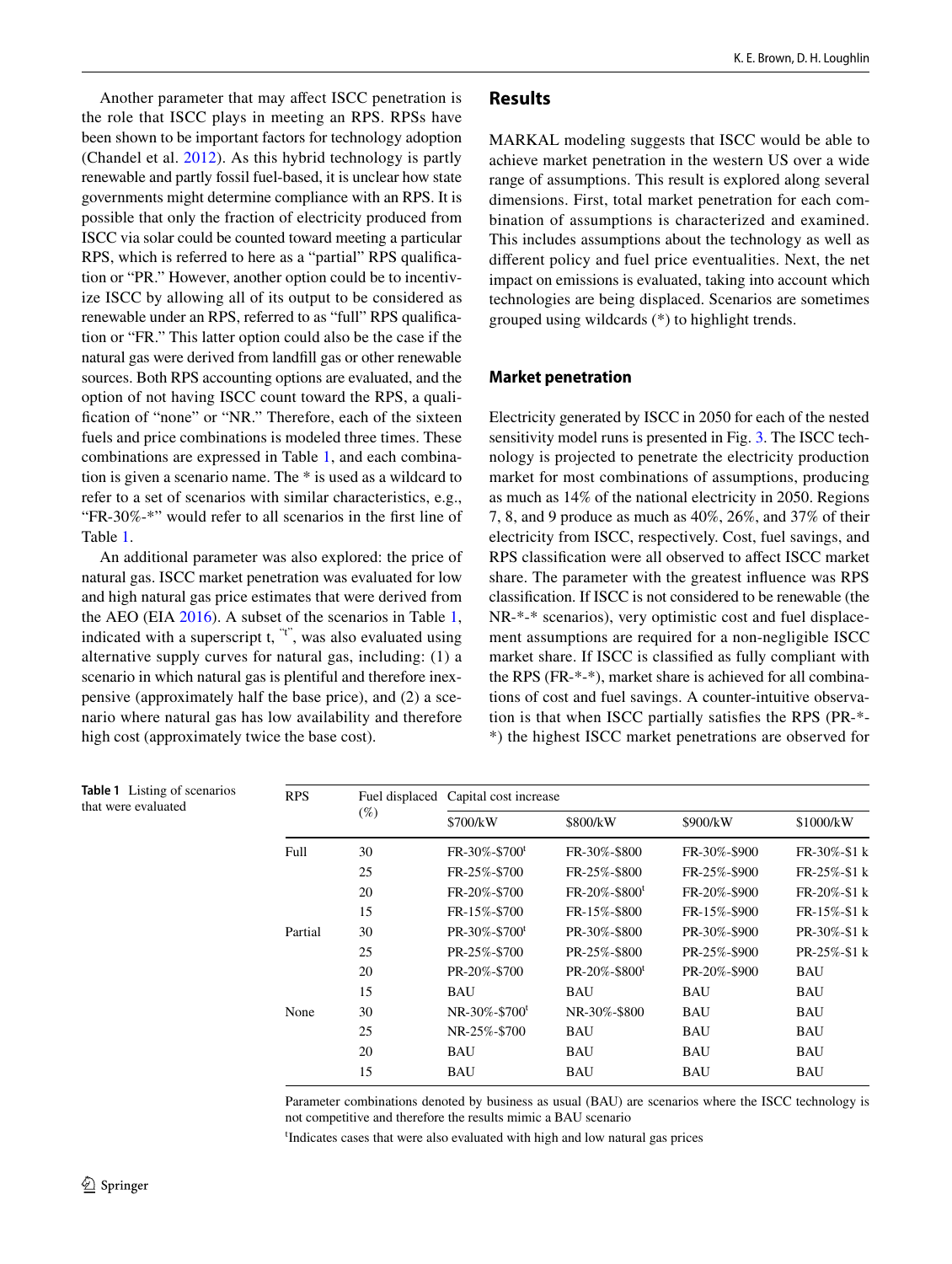<span id="page-6-0"></span>**Fig. 3** The output of electricity in 2050 from ISCC when modeled under various possible cost, fuel reduction, and RPS scenarios. The outlined squares represent no generation



many of the cost-based combinations that were evaluated. The impact of partial RPS classifcation is examined later in this paper under "[Impact of partial RPS"](#page-6-1) section.

Evaluating electricity generation technologies in individual regions helps inform how ISCC interacts within the suite of available technologies. The electricity generation mix for select scenarios in Regions 7–9 is displayed in Fig. [4,](#page-7-0) while the market penetration of ISCC for each scenario by region is presented in ["Appendix](#page-11-0)". The BAU (i.e., a business as usual model run with on-the-book policies and a baseline technology trajectory that does not include ISCC), and three high ISCC market penetration scenarios are shown. These scenarios are chosen for this fgure because it is easier to visualize market penetration and trade-ofs in high penetration scenarios. In the NR-30%-\$700 scenario, ISCC displaces natural gas generation compared to BAU in all regions. In the fully and partially RPS-classifed version of this scenario (FR-30%-\$700 and PR-30%-\$700), there is also a reduction in natural gas and an increase in ISCC. However, Region 9 experiences a reduction in solar power, and waste-to-energy plants, which combust municipal solid waste (MSW), are completely displaced. The Region 9 RPS, which is the most stringent regional RPS representation, appears to be a major factor driving the use of ISCC. MSW is used in the BAU case to satisfy RPS requirements, but if a less expensive alternative is available, then RPS will drive use of that alternative.

In all scenarios, including BAU, Region 8 (Mountain) has more electricity production from coal than do Regions 7 and 9. Also, less ISCC is added in Region 8. When ISCC contributes toward the RPS in Region 8, it displaces a portion of the region's relatively high level of wind power. When the technology is sufficiently inexpensive, it also displaces some of the region's natural gas generation. When ISCC is considered to be only partially renewable (PR-\*-\*), Region 8 is the frst to stop using it as costs increase. This response can be seen in supplemental Figs. [6](#page-11-1), [7](#page-11-2) and [8](#page-12-24). In Region 7, ISCC tends to displace NGCC units since they fulfll a similar role in meeting base and shoulder loads. ISCC also displaces renewables if it provides a lower cost way to satisfy the RPS.

#### <span id="page-6-1"></span>**Impact of partial RPS**

Market penetration behavior under the partial RPS classifcation behaved diferently than expected a priori. In many of the PR-\*-\* scenarios, the total quantity of ISCC used is higher than in the other scenarios with the same cost and efficiency (e.g.,  $FR-*-*$  or  $NR-*-*$ ). In these  $PR-*-*$  scenarios, there is more ISCC generation in Region 9. As the cost increases and solar contribution declines (and therefore the RPS contribution declines), and when ISCC partially satisfes the RPS, the use of ISCC declines expeditiously in Region 8 compared to the fully renewable version. Most partial RPS scenarios also have comparatively less ISCC in Region 7.

In contrast, the electricity generated from ISCC in Region 9 *increases* compared to the full RPS scenario because more ISCC is required to offset the same amount of another fully qualifying renewable technology. Region 9 has the most stringent RPS requirement. When ISCC can partially satisfy the RPS, a smaller percent of a large amount of ISCC satisfes the RPS as opposed to a moderate amount of ISCC use that fully satisfes the requirement. The remaining fraction of the generation also supplies needed electricity. As costs increase, however, the technology becomes too expensive for the small portion it contributes to the RPS, and it is not used at all. Even with the increased use of the technology, ISCC satisfes less of the Region 9 RPS requirements in the PR-\*-\* scenarios than the FR-\*-\* scenarios.

#### **Natural gas prices**

Alternative assumptions about the trajectory of future natural gas prices were examined to determine whether they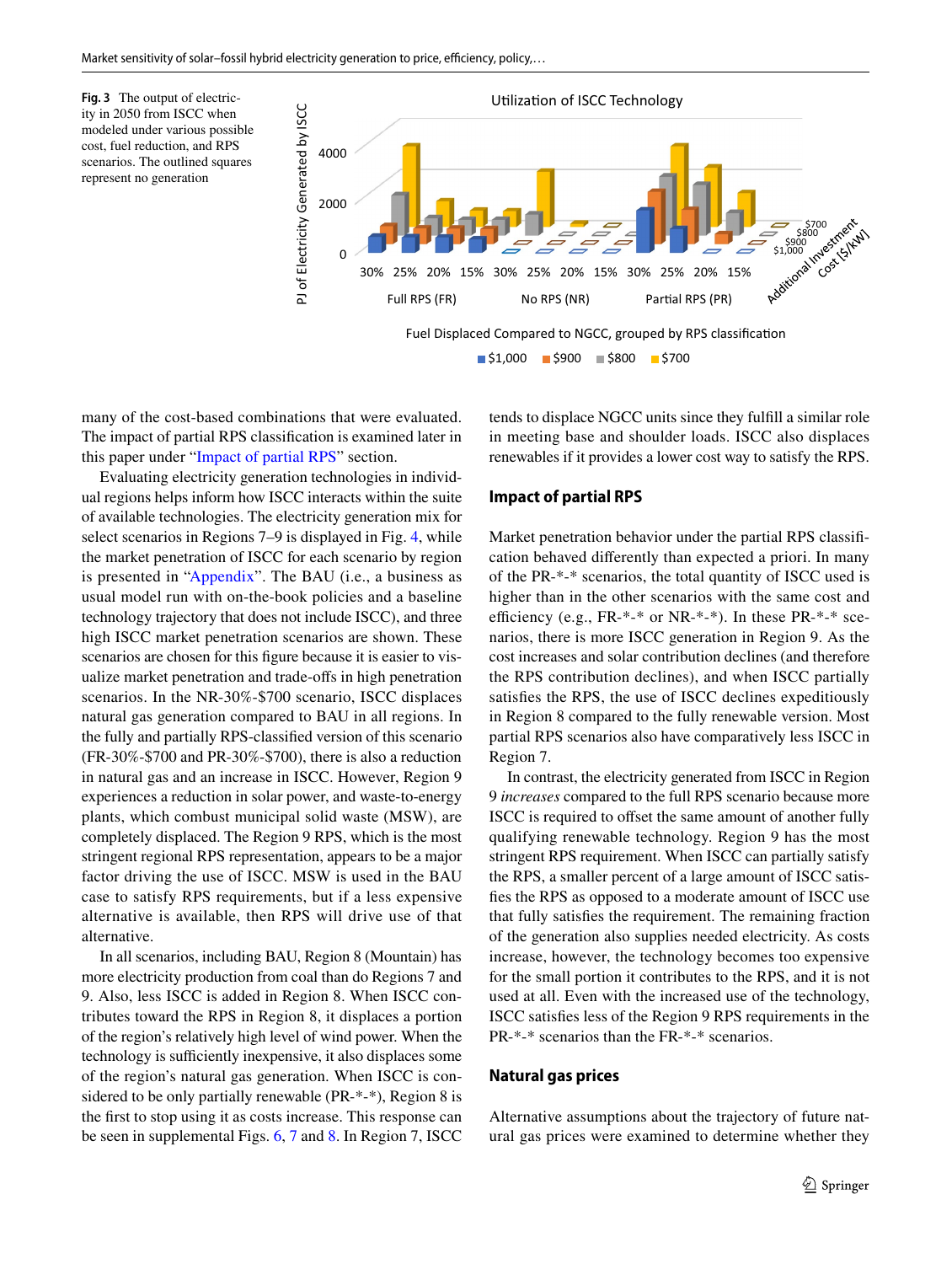

<span id="page-7-0"></span>**Fig. 4** Electricity generation (in PJ) by energy category in Regions 7, 8 and 9 in four diferent scenarios: the BAU without ISCC, and the scenarios where ISCC exists at its least expensive point for each level of RPS satisfaction (FR-30%-\$700, PR-30%-\$700, and NR-30%-

\$700). MSW stands for Municipal Solid Waste. Solar includes both concentrated solar power and photovoltaic generation, but not generation incorporated in ISCC

would infuence the level of market penetration of ISCC. The three scenarios in which ISCC is most attractive (\*-30%- \$700) for each level of RPS classifcation are tested under high and low gas price assumptions. Also evaluated were two scenarios where ISCC is a bit more expensive and less efficient (FR-20%-\$800 and PR-20%-\$800). The resulting electricity production from ISCC for each of these model runs is presented in Fig. [5](#page-8-0).

These results indicate an interesting interaction between natural gas prices and ISCC market penetration. This interaction occurs because the ISCC technology can help reduce natural gas use but also depends on natural gas. When ISCC is inexpensive and displaces a relatively large portion of the natural gas needed for NGCC, more ISCC is used as the price of natural gas increases. This response occurs because ISCC is providing a method to avoid paying the high fuel costs associated with pure natural gas generation. However, when natural gas is inexpensive and ISCC does not satisfy RPS, ISCC is not used at all because the solar equipment is more expensive than the fuel it would displace. Conversely, when ISCC displaces only 20% of the natural gas needed by a traditional NGCC unit, use of the technology decreases as natural gas prices increase. Because this technology still depends on natural gas to operate, the high cost of the fuel impacts the technology negatively. As in the scenarios with base natural gas price, the partial RPS classifcation of the technology may result in higher ISCC utilization because a larger amount of the technology is needed to meet the same RPS demands.

# **Emissions**

Next, system-wide emission implications are evaluated. MARKAL provides this information by evaluating ISCC in the context of the full energy system, including not only the direct ISCC emissions, but also the displacement of emissions from competing technologies. Thus, the model estimates implications for emissions in other sectors as those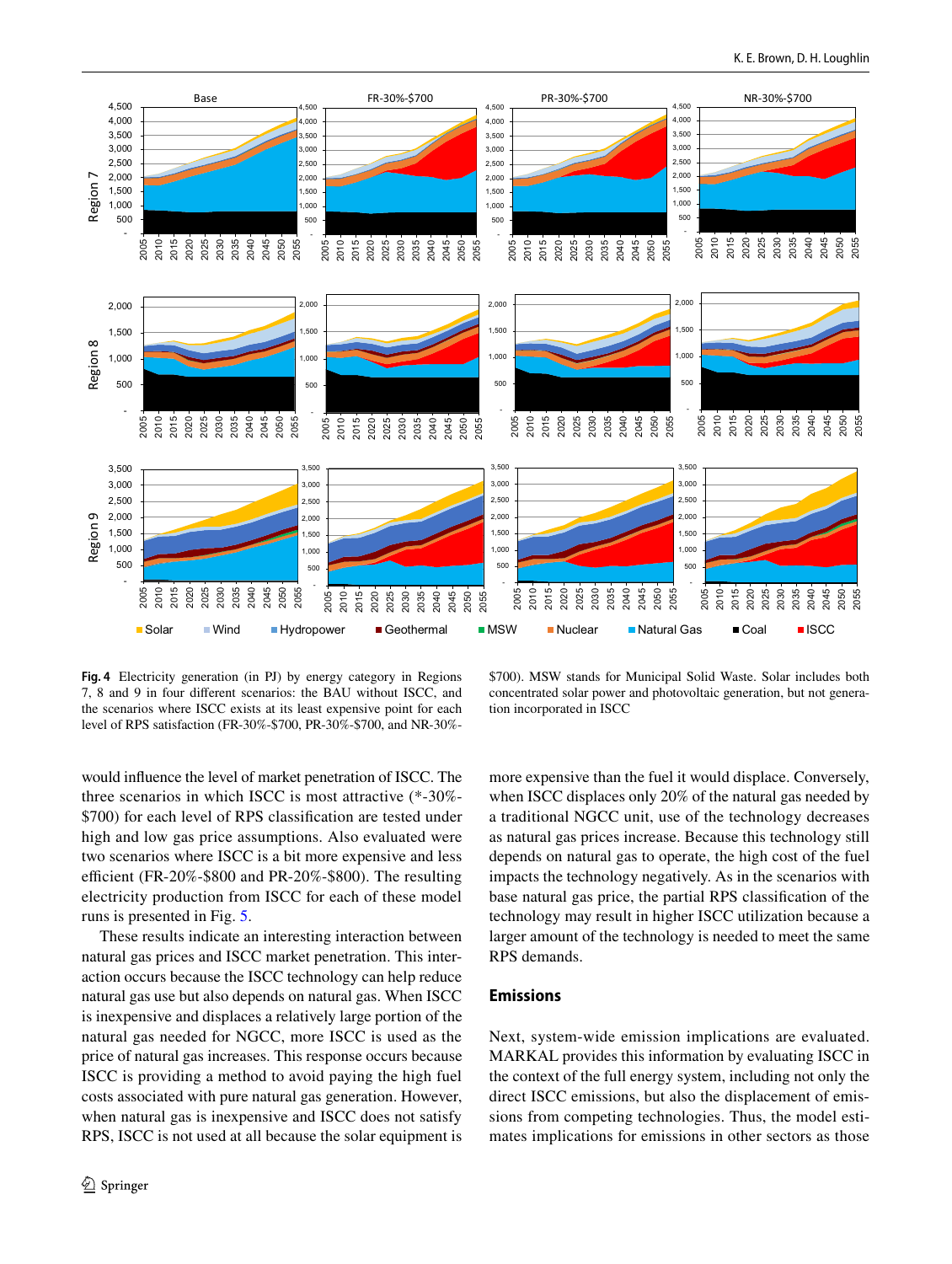<span id="page-8-0"></span>



sectors respond to changes in fuel prices. Our results suggest that when ISCC is used to meet RPS goals, it is more likely to displace other renewable technologies, which can lead to a net increase in some emissions.

Emission implications vary by region as well as by scenario. Change in electric sector emissions in 2050, relative to BAU, is presented in Table [2.](#page-9-0) The EPAUS9r database also includes air emissions associated with extraction, processing, and distribution of fossil fuels, including oil, coal, and natural gas. Natural gas extraction, processing, and transmission are the primary sources of  $CH<sub>4</sub>$  emissions in the energy system. Natural gas is used within other sectors as well; therefore, extraction-related emissions have been multiplied by the fraction of natural gas used in the electric sector to allocate upstream emissions to electricity generation. This adjusted life cycle value is presented in Table [2](#page-9-0).

In Region 7, the most optimistic scenarios (\*-30%-\$700) experience the largest emission beneft. In these scenarios, there are reductions in  $CO_2$  and  $CH_4$  for all RPS classifications, and NO*x* reductions for NR-30%-\$700. In other scenarios where ISCC is used in Region 7, there are increases in  $CO<sub>2</sub>$ , NO<sub>x</sub> and CH<sub>4</sub> emissions. Region 7 is rich in both fossil and renewable resources; therefore, as ISCC becomes more expensive, it is no longer used unless it fully classifes for RPS. When ISCC is used, ISCC displaces both NGCC and wind, resulting in a slight emissions beneft from reducing natural gas combustion. However, ISCC displaces most of the wind in this region, so that the combustion portion of generation produces more emissions than an entirely renewable form of generation.

In Region 8, many of the emissions changes are small on a percentage basis, partly because the high level of coal in this region dominates the emission totals, and partly because less ISCC is added than in other regions.  $CO<sub>2</sub>$  emissions increase in all FR-\*-\* scenarios since ISCC displaces wind.  $CO<sub>2</sub>$  increases up to 9% over BAU in 2050 and increases the most for fuel displacement of 25%. The directionality of change of  $CH_4$  emissions is the same as for  $CO_2$  because it is associated with the same shifts in the electricity mix. When ISCC fully classifes for RPS (FR-\*-\*) in Region 8, emissions of NO*x*, PM, and VOC also increase. When ISCC does not fully classify for RPS (PR-\*-\* or NR-\*-\*), very little ISCC is used in Region 8, and the emission impact in this region therefore is small. There are reductions in  $CO<sub>2</sub>$  and  $CH<sub>4</sub>$  for the most efficient non-RPS scenarios (NR-30%-\*) and reductions in NO*x*, PM, and VOCs for the two most optimistic partial RPS scenarios (PR-30%-\$700 and PR-30%- \$800). Since ISCC displaces natural gas but not wind when not renewable in Region 8, there is a decrease in emissions; however, when it is also displacing emission-free wind, there is an increase in emissions.

Much larger percent changes in emissions occur in Region 9.  $CO<sub>2</sub>$  and  $CH<sub>4</sub>$  attributed to electricity generation increase for scenarios where the technology fully classifes for RPS but decreases for those scenarios where it does not. The FR-30%-\$700 and FR-30%-\$800 scenarios are exceptions, both experiencing a  $1\%$  decrease in CO<sub>2</sub>. When ISCC partially classifies for RPS,  $CO<sub>2</sub>$  emissions decrease, but  $CH<sub>4</sub>$  emissions experience a slight increase. However, NO<sub>x</sub>, SO<sub>2</sub>, VOC, and PM (both coarse and fine) emissions are much lower in Region 9 for all scenarios where ISCC has full or partial RPS classifcation, and only very slightly lower or the same as the business as usual projection in the NR- $*$ - $*$  scenarios. One interesting result is that CH<sub>4</sub>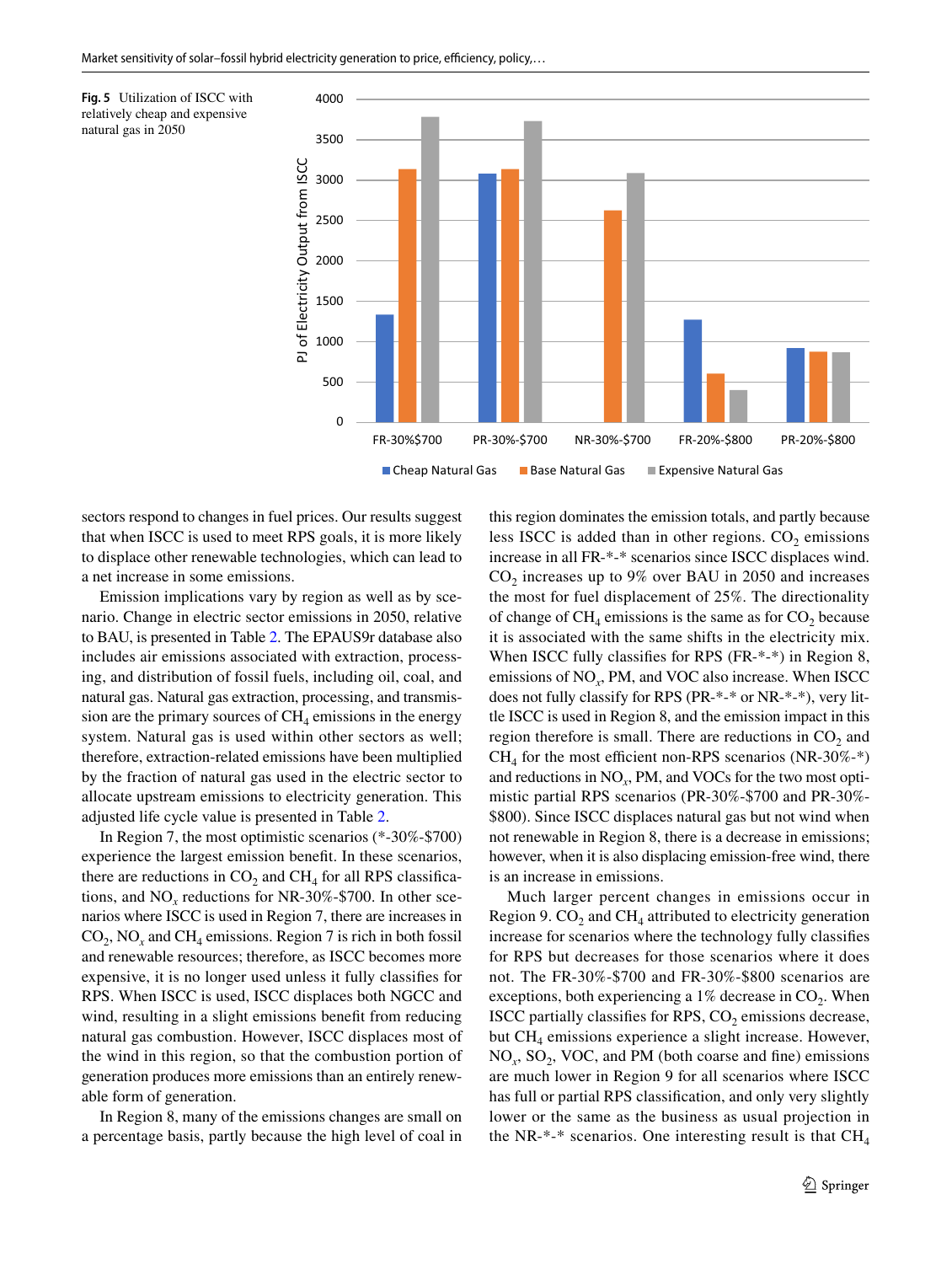| <b>RPS</b> |                   | Capital  | Region 7        |                 |                 |              |                         |              | Region 8        |                 |                 |                 |                |                         |                | Region 9        |                 |                  |                 |       |                      |       |                 |
|------------|-------------------|----------|-----------------|-----------------|-----------------|--------------|-------------------------|--------------|-----------------|-----------------|-----------------|-----------------|----------------|-------------------------|----------------|-----------------|-----------------|------------------|-----------------|-------|----------------------|-------|-----------------|
|            | fuel<br>displaced | Cost     |                 |                 |                 |              |                         |              |                 |                 |                 |                 |                |                         |                |                 |                 |                  |                 |       |                      |       |                 |
|            |                   | Increase | CO <sub>2</sub> | NO <sub>x</sub> | SO <sub>2</sub> |              | $ PM_{10} PM_{2.5} VOC$ |              | CH <sub>4</sub> | CO <sub>2</sub> | NO <sub>x</sub> | SO <sub>2</sub> |                | $ PM_{10} PM_{2.5} VOC$ |                | CH <sub>4</sub> | CO <sub>2</sub> | N <sub>O</sub> x | SO <sub>2</sub> |       | $ PM_{10} PM_{2.5} $ | VOC   | CH <sub>4</sub> |
|            |                   | \$700    | $-2$            | $\overline{2}$  | 0               | $\mathbf{1}$ | $\mathbf{1}$            | 0            | -3              | 5               | $\mathbf{1}$    | 0               | 0              | 0                       | 0              | 13              | $-1$            | $-55$            | $-85$           | $-96$ | $-45$                | $-75$ | 5               |
|            | 30%               | \$800    | 5               | $\overline{2}$  | 0               | 0            | 0                       | 0            | 6               | $\overline{7}$  | $\overline{2}$  | 0               | 0              | 0                       | 0              | 17              | $-1$            | $-54$            | $-85$           | $-96$ | $-45$                | $-75$ | 6               |
|            |                   | \$900    | 5               | $\overline{2}$  | 0               | 0            | 0                       | 0            | 6               | 8               | $\overline{4}$  | 0               | $\overline{2}$ | $\overline{2}$          | $\overline{2}$ | 18              | 11              | $-51$            | $-85$           | $-96$ | -44                  | $-75$ | 17              |
|            |                   | \$1,000  | $\overline{4}$  | $\mathbf{1}$    | 0               | $\mathbf{1}$ | $\mathbf{1}$            | 0            | 5               | 7               | $\overline{4}$  | 0               | $\overline{2}$ | $\overline{2}$          | $\overline{2}$ | 14              | 11              | $-51$            | $-85$           | $-96$ | $-44$                | $-75$ | 16              |
|            |                   | \$700    | 5               | $\overline{2}$  | 0               | 0            | $\mathbf{1}$            | 0            | 6               | 9               | 4               | 0               | $\overline{2}$ | $\overline{2}$          | $\overline{2}$ | 20              | 8               | $-52$            | $-85$           | $-96$ | $-45$                | $-75$ | 12              |
|            | 25%               | \$800    | 5               | $\mathbf{1}$    | 0               | 0            | 0                       | 0            | 6               | 8               | $\overline{4}$  | 0               | 2              | 2                       | $\overline{2}$ | 18              | 12              | $-51$            | $-85$           | $-96$ | $-44$                | $-75$ | 17              |
|            |                   | \$900    | 5               | $\overline{2}$  | 0               | $\mathbf{1}$ | $\mathbf{1}$            | 0            | 6               | 7               | 3               | 0               | 2              | $\overline{2}$          | $\overline{2}$ | 14              | 11              | $-51$            | $-85$           | $-96$ | $-45$                | $-75$ | 16              |
| 司<br>Eul   |                   | \$1,000  | 5               | $\overline{2}$  | 0               | $\mathbf{1}$ | 0                       | 0            | 6               | 6               | $\overline{a}$  | 0               | $\overline{2}$ | $\overline{2}$          | $\overline{2}$ | 13              | 9               | $-52$            | $-85$           | $-96$ | $-45$                | $-75$ | 14              |
|            |                   | \$700    | 5               | $\mathbf{1}$    | 0               | 0            | $\mathbf{1}$            | 0            | 6               | $\overline{7}$  | $\overline{4}$  | 0               | $\overline{2}$ | $\overline{2}$          | $\overline{2}$ | 15              | 12              | $-51$            | $-85$           | $-96$ | $-45$                | $-75$ | 16              |
|            | 20%               | \$800    | 5               | $\overline{2}$  | 0               | $\mathbf{1}$ | $\mathbf{1}$            | 0            | 6               | $\overline{7}$  | $\overline{4}$  | 0               | $\overline{2}$ | 2                       | $\overline{2}$ | 14              | 10              | $-52$            | $-85$           | $-96$ | $-45$                | $-75$ | 15              |
|            |                   | \$900    | 5               | $\overline{2}$  | 0               | $\mathbf{1}$ | 0                       | 0            | 6               | $\overline{7}$  | $\overline{4}$  | 0               | $\overline{2}$ | $\overline{2}$          | $\overline{2}$ | 14              | 10              | $-52$            | $-85$           | $-96$ | $-45$                | $-75$ | 15              |
|            |                   | \$1,000  | 5               | $\overline{2}$  | 0               | $\mathbf{1}$ | 0                       | 0            | 6               | 6               | $\overline{2}$  | 0               | $\mathbf{1}$   | $\mathbf{1}$            | $\mathbf{1}$   | 15              | 10              | $-51$            | $-85$           | $-96$ | $-44$                | $-74$ | 15              |
|            |                   | \$700    | 5               | $\overline{2}$  | 0               | $\mathbf{1}$ | $\mathbf{1}$            | 0            | 6               | $\overline{7}$  | 4               | 0               | $\overline{2}$ | $\overline{2}$          | $\overline{2}$ | 15              | 11              | $-51$            | $-85$           | $-96$ | $-45$                | $-75$ | 15              |
|            | 15%               | \$800    | 5               | $\mathbf{1}$    | 0               | $\mathbf{1}$ | 0                       | 0            | 6               | 7               | 3               | 0               | 2              | $\overline{2}$          | $\overline{2}$ | 15              | 11              | $-51$            | $-85$           | $-96$ | $-44$                | $-74$ | 15              |
|            |                   | \$900    | 5               | $\mathbf{1}$    | 0               | $\mathbf{1}$ | 0                       | 0            | 6               | 6               | $\overline{2}$  | 0               | $\mathbf{1}$   | $\mathbf{1}$            | $\mathbf{1}$   | 14              | 11              | $-51$            | $-85$           | $-96$ | $-44$                | $-74$ | 15              |
|            |                   | \$1.000  | 5               | $\overline{2}$  | 0               | 0            | 0                       | 0            | 6               | $\overline{4}$  | $\mathbf{1}$    | 0               | 0              | 0                       | 0              | 12              | 10              | $-52$            | $-85$           | $-96$ | $-44$                | $-74$ | 14              |
|            | 30%               | \$700    | $-7$            | $-3$            | 0               | 0            | $\mathbf{1}$            | 0            | -9              | $-2$            | $-1$            | 0               | 0              | 0                       | 0              | $-7$            | $-15$           | $-4$             | 0               | 0     | $-1$                 | 0     | $-17$           |
| None       |                   | \$800    | 0               | 0               | 0               | 0            | 0                       | 0            | 0               | $-1$            | 0               | 0               | 0              | 0                       | 0              | $-4$            | $-14$           | $-4$             | 0               | 0     | 0                    | 0     | $-15$           |
|            | 25%               | \$700    | 0               | 0               | 0               | 0            | 0                       | 0            | 0               | $\Omega$        | 0               | 0               | 0              | 0                       | 0              | 0               | $-2$            | $-1$             | 0               | 0     | 0                    | 0     | $-2$            |
|            |                   | \$700    | $-2$            | $\overline{7}$  | 0               | 0            | $\mathbf{1}$            | $\mathbf{1}$ | -3              | 0               | -5              | 0               | $-4$           | $-4$                    | $-4$           | 10              | $-3$            | $-55$            | $-85$           | $-96$ | $-45$                | $-75$ | 3               |
|            | 30%               | \$800    | $\Omega$        | 7               | 0               | 0            | $\mathbf{1}$            | $\mathbf{1}$ | 0               | 0               | $-3$            | 0               | $-2$           | $-2$                    | $-2$           | $\overline{7}$  | $-3$            | $-55$            | $-85$           | $-96$ | $-45$                | $-75$ | 3               |
|            |                   | \$900    | 0               | $\overline{4}$  | 0               | 0            | 1                       | $\mathbf{1}$ | 0               | $\mathbf{1}$    | $\Omega$        | 0               | 0              | 0                       | 0              | 5               | $-4$            | $-55$            | $-85$           | $-96$ | $-45$                | $-75$ | $\mathbf{1}$    |
|            |                   | \$1,000  | $\Omega$        | $\overline{4}$  | 0               | 0            | 0                       | 0            | 0               | $\mathbf{1}$    | $\mathbf 0$     | 0               | 0              | 0                       | 0              | 3               | $-4$            | $-55$            | $-85$           | $-96$ | $-44$                | $-74$ | $\overline{2}$  |
|            |                   | \$700    | 0               | 4               | 0               | 1            | 1                       | $\mathbf{1}$ | 0               | $\mathbf{1}$    | 0               | 0               | 0              | 0                       | 0              | 4               | $-4$            | $-55$            | $-85$           | $-96$ | $-45$                | $-74$ | $1\,$           |
| Partial    | 25%               | \$800    | $\Omega$        | $\overline{4}$  | 0               | 0            | $\mathbf{1}$            | 0            | $\Omega$        | $\mathbf{1}$    | $\Omega$        | 0               | 0              | 0                       | $\Omega$       | 3               | $-4$            | $-55$            | $-85$           | $-96$ | $-45$                | $-74$ | $\overline{2}$  |
|            |                   | \$900    | 0               | 3               | 0               | $-1$         | 0                       | 0            | 0               | 0               | 0               | 0               | 0              | 0                       | 0              | 0               | $-5$            | $-55$            | $-85$           | $-96$ | $-44$                | $-74$ | $\mathbf{1}$    |
|            |                   | \$1,000  | $\Omega$        | $\overline{4}$  | $\Omega$        | 0            | 0                       | 0            | 0               | $\Omega$        | $\Omega$        | 0               | 0              | 0                       | 0              | $\mathbf{0}$    | $-5$            | $-55$            | $-85$           | $-96$ | $-44$                | $-74$ | $\mathbf{1}$    |
|            |                   | \$700    | 0               | 0               | 0               | $-1$         | 0                       | 0            | 0               | 0               | 0               | 0               | 0              | 0                       | 0              | 0               | $-2$            | $-22$            | $-34$           | $-39$ | $-18$                | $-30$ | $\mathbf{1}$    |
|            | 20%               | \$800    | $\Omega$        | 0               | 0               | 0            | 0                       | 0            | 0               | 0               | $\Omega$        | 0               | 0              | 0                       | 0              | 0               | $-1$            | $-14$            | $-22$           | $-24$ | $-11$                | $-18$ | $\mathbf{1}$    |
|            |                   | \$900    | 0               | 0               | 0               | 0            | 0                       | 0            | 0               | 0               | 0               | 0               | 0              | 0                       | 0              | 0               | 0               | 0                | 0               | 0     | 0                    | 0     | 0               |

<span id="page-9-0"></span>**Table 2** Emission changes by scenario, region, and pollutant presented as a percent change from a business as usual future in 2050

Colors convey the same information as values but are added to help identify patterns. Darkest reds represent the largest increases and darkest blues represent the largest reductions

emissions decrease by up to 17% in NR-\*-\* scenarios but increase the same amount in FR-\*-\* scenarios and are within 3% of the BAU in PR- $*$ - $*$  scenarios. CH<sub>4</sub> emissions occur mostly in natural gas extraction. Thus,  $CH<sub>4</sub>$  emissions follow natural gas use. The large reductions in  $CO<sub>2</sub>$  and  $CH<sub>4</sub>$  in the NR-30%-\$700 scenario are attributable to the decrease in natural gas generation compared to the BAU. In the renewable versions of this scenario (PR-30%-\$700 and FR-30%-\$700), there is also a reduction in solar power, which means that the slightly higher natural gas and ISCC contributions significantly decrease the  $CO<sub>2</sub>$  benefit and increase  $CH<sub>4</sub>$  emissions.

An unanticipated factor is the interplay among ISCC market penetration, RPS assumption, and the role of municipal solid waste (MSW), referred to as MSW in the graphics. The MSW category can include landfll gas combustion and waste-to-energy (WTE) facilities. In the runs where ISCC satisfes RPS, MSW is reduced or eliminated. The net  $NO<sub>x</sub>$ ,  $SO<sub>2</sub>$ , PM, and VOC emissions in these runs are much lower than in the NR-\*-\* scenarios. While the MSW

the latter dominates in Region 9.WTE has relatively high emissions compared to the very clean electricity mix of the Pacifc Coast Region. Furthermore, MARKAL does not account for avoided  $CH<sub>4</sub>$  emissions from landfilling waste without capturing  $CH<sub>4</sub>$ . The low system-wide emissions in Region 9 and relatively high emission rate of MSW lead to a large percent change in those emissions in the scenarios where use of that technology is not needed to satisfy RPS requirements. When ISCC is expensive and only partially satisfes the RPS, especially at the 20% level, it cannot displace all of the MSW and therefore has a smaller emissions beneft. MSW-related observations are afected by the assumed emission rates for MSW facilities. While these facilities use air pollution control devices, it is also possible that they may reduce emissions further through the use of additional emission controls, which would alter the net emission response to ISCC market penetration in relevant scenarios.

category in Fig. [4](#page-7-0) includes both landfll gas and WTE,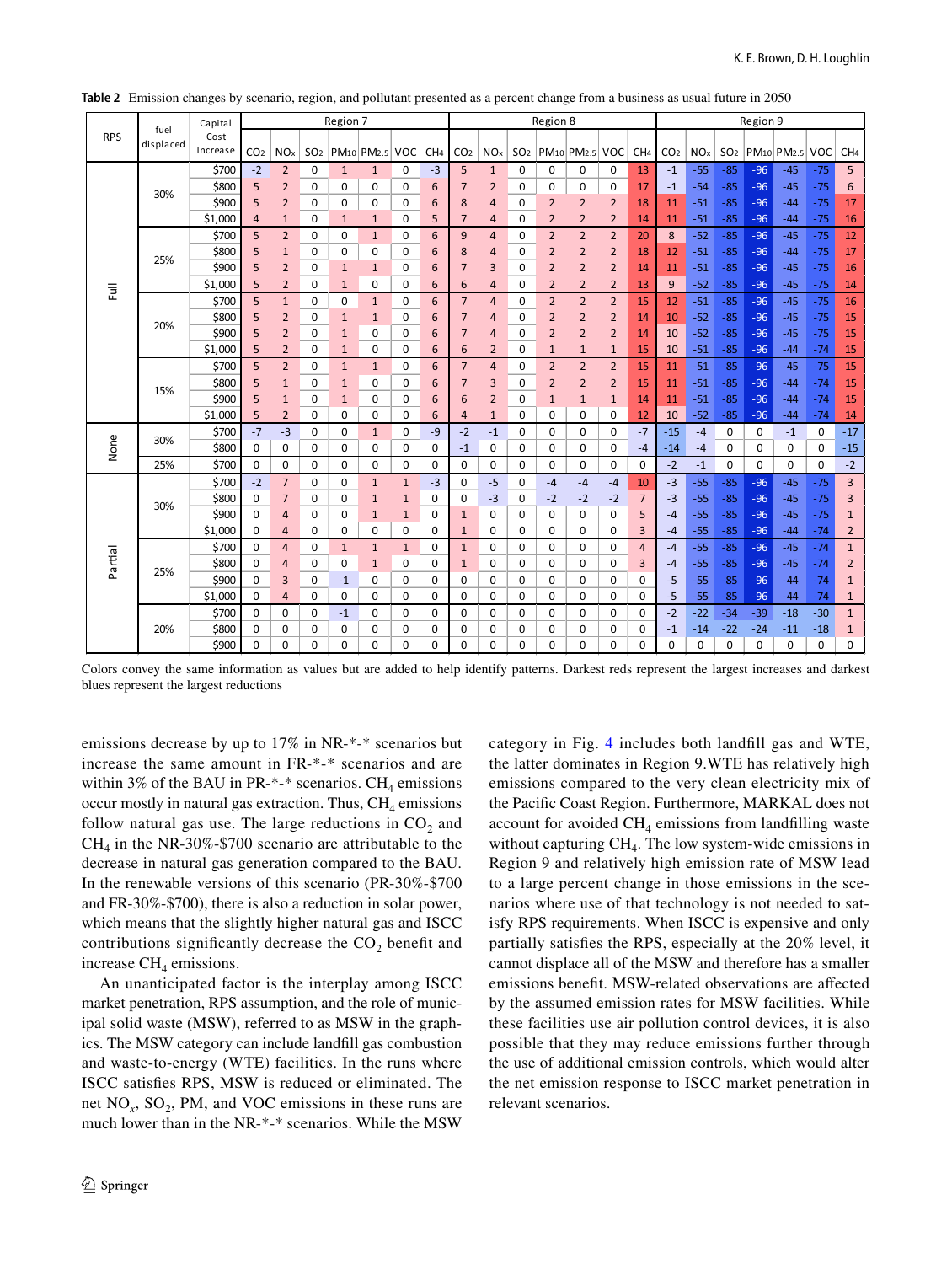Natural gas prices afect emissions more than the differences between the ISCC utilization and through a larger variety of changes in the energy system. All of the scenarios with cheap natural gas have higher  $CH<sub>4</sub>$  emissions and lower emissions of local air pollutants compared with the scenarios with the base natural gas cost. The scenarios with expensive natural gas have lower  $CH<sub>4</sub>$  emissions, but slightly higher criteria air-pollutant emissions compared to the BAU scenario. The criteria pollutant emissions increase most in Region 7 but are within 8% of the BAU scenario. These changes are tied both to use of ISCC and to overall system changes associated with the price of natural gas. This example illustrates the interconnected nature of the energy system that allows MARKAL to provide additional insights beyond a typical LCOE analysis.

When natural gas is cheap, emissions tend to be higher than with base assumption natural gas or expensive natural gas. In these scenarios, ISCC is being used instead of renewable technologies rather than replacing other natural gas generation. The reduced cost of natural gas generation with inexpensive fuel means that ISCC provides little costbeneft over standard NGCC units. In both scenarios where ISCC is assumed to fully satisfy RPS (FR), and natural gas is cheap,  $CO_2$  is 42% higher and  $CH_4$  is 29% higher in Region 9 than in the BAU scenario.

#### **Discussion and conclusions**

This paper assessed the conditions under which this hybrid concentrated solar and natural gas, namely ISCC, facility could be economically viable in the future electricity grid. Optimistic assumptions about capital costs and natural gas displacement increase the utilization of ISCC. Although all versions of the ISCC technology have a higher investment cost than NGCC units, the hybrid technology results in fuel savings and thus the lifecycle cost of the ISCC decreases.

The results are very sensitive to natural gas prices, which indicate that uncertainty in natural gas prices may factor heavily into decisions about whether to invest in this technology. The version of MARKAL used here has perfect foresight (e.g., it considers all time steps within a 50-year modeling period simultaneously), so while diferent cost projections were tested, the risk associated with unpredictable gas prices was not. While fuel prices directly impact adoption of ISCC, they also alter the rest of the energy mix, changing the system-wide emissions trends.

Selecting a site with adequate solar resources would be important in building an actual facility, as it will be a large factor in ensuring that the reduction in required natural gas is achieved. The area on which to build this facility is larger than the area required for many power plants, so additional analysis of space requirements and viable locations could be useful.

Classifcation of this technology in state RPS structures will change the contribution of this technology to electricity generation and the emissions generated by the overall electricity system, but there may be a trade-off for some emissions or the total amount of renewable generation. Deciding how ISCC might ft optimally into RPS will be an important topic of follow-up research. If all or a large percentage of the ISCC technology satisfes the RPS in Region 9 (along the Pacifc coast), there would be improvements to local air quality stemming from reductions in electric sector criteria air pollutants, but there would be an increase in greenhouse gases. When the technology is used but does not satisfy the RPS, there are much smaller changes to criteria pollutant emissions, but the greenhouse gas emissions are reduced. This case is interesting since there would be a diference in whether the beneft was more local or global based on local policy. In the other regions in which ISCC was evaluated, the changes in local air pollutants are very small in all scenarios, but the results suggest that there may be benefts or disbenefts of using the technology with regard to greenhouse gas emissions. The results also indicate the importance of assumptions about the emission factors of technologies that are displaced by ISCC. For example, our assumptions about the emissions from WTE facilities had an infuence on net emissions associated with ISCC market penetration.

Air quality in any region will also be impacted by emissions from non-electric sector sources. For instance, Region 9 could experience large fractional improvements in electricity-related emissions, but this region has a relatively clean electric grid and signifcant transportation sector emissions. In 2015, 73% of  $NO_x$  emissions and 54% of  $CO_2$  emissions in the region were attributable to transportation. Due to projected efficiency improvements, transportation emissions in 2050 in the BAU are projected to be much lower as well, increasing the impact of electric sector changes. In 2050 in the BAU scenario, 27% of  $CO_2$  emissions, 16% of NO<sub>x</sub>, and  $32\%$  of SO<sub>2</sub> emissions in Region 9 originate in the electric sector.

Although impacts to the electricity generation mix and some air emissions have been considered, there are other possible consequences of this technology. New transmission capability might impact the environment, particularly if facilities are sited far from demand. Upstream impacts for the changing technologies might also lead to an environmental impact. For example, there may be additional cooling-related water use demands for this type of facility.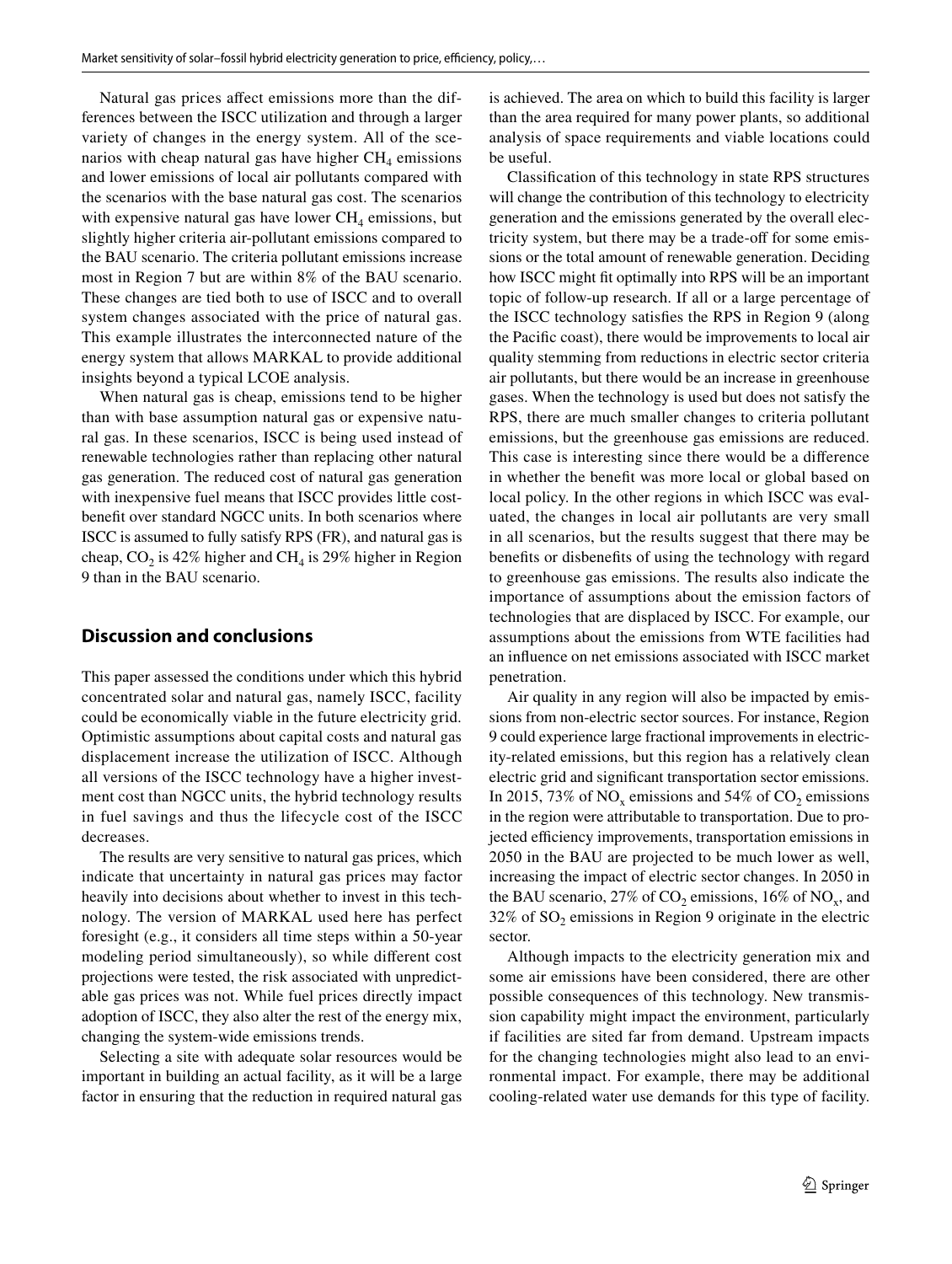However, the combination of two generation methods may provide benefts compared to solar and natural gas generation technologies at separate facilities.

This technology can be economically feasible in some areas even without additional policy. Although local or national policies in the future could increase the viability of this efficient technology, the scenarios here include only existing policies that are already on the books. Thus, it is possible for ISCC technological development to reduce emissions without requiring any new policies.

The results of this analysis can be generalizable to a wider range of technologies. Although a specifc ISCC configuration is referenced in this paper, it is only to ensure that plausible values are represented. A beneft to the methodology employed is that any ISCC confguration that achieves the same investment and O&M costs and generates a similar fraction of electricity without additional fuel would respond the same way in MARKAL. In fact, other possible technologies with similar cost and emission profles would respond in the model in the same way. Therefore, other possible hybridization methods, or alternative methods of creating incredibly efficient natural gas combined cycle facilities would behave similarly in the US electricity generation profle. This research could also provide insights for other countries. Regional diferences in adoption of the technology may be used to generate insights into adoption across other parts of the globe that have similar existing grid mixes and solar availability.

# <span id="page-11-0"></span>**Appendix**

This appendix includes regional detail on the utilization of the ISCC technology in 2050 under various performance assumptions.

As an optimization model, MARKAL often produces a "bright line" analysis that can highlight when a technology is most economically optimal, even if only slightly. In Region 7, the lowest cost version of ISCC is the least cost option, but it is very close in total cost to NGCC and wind, which is what used in the higher cost cases.

See Figs. [6,](#page-11-1) [7](#page-11-2) and [8](#page-12-24).

<span id="page-11-1"></span>



<span id="page-11-2"></span>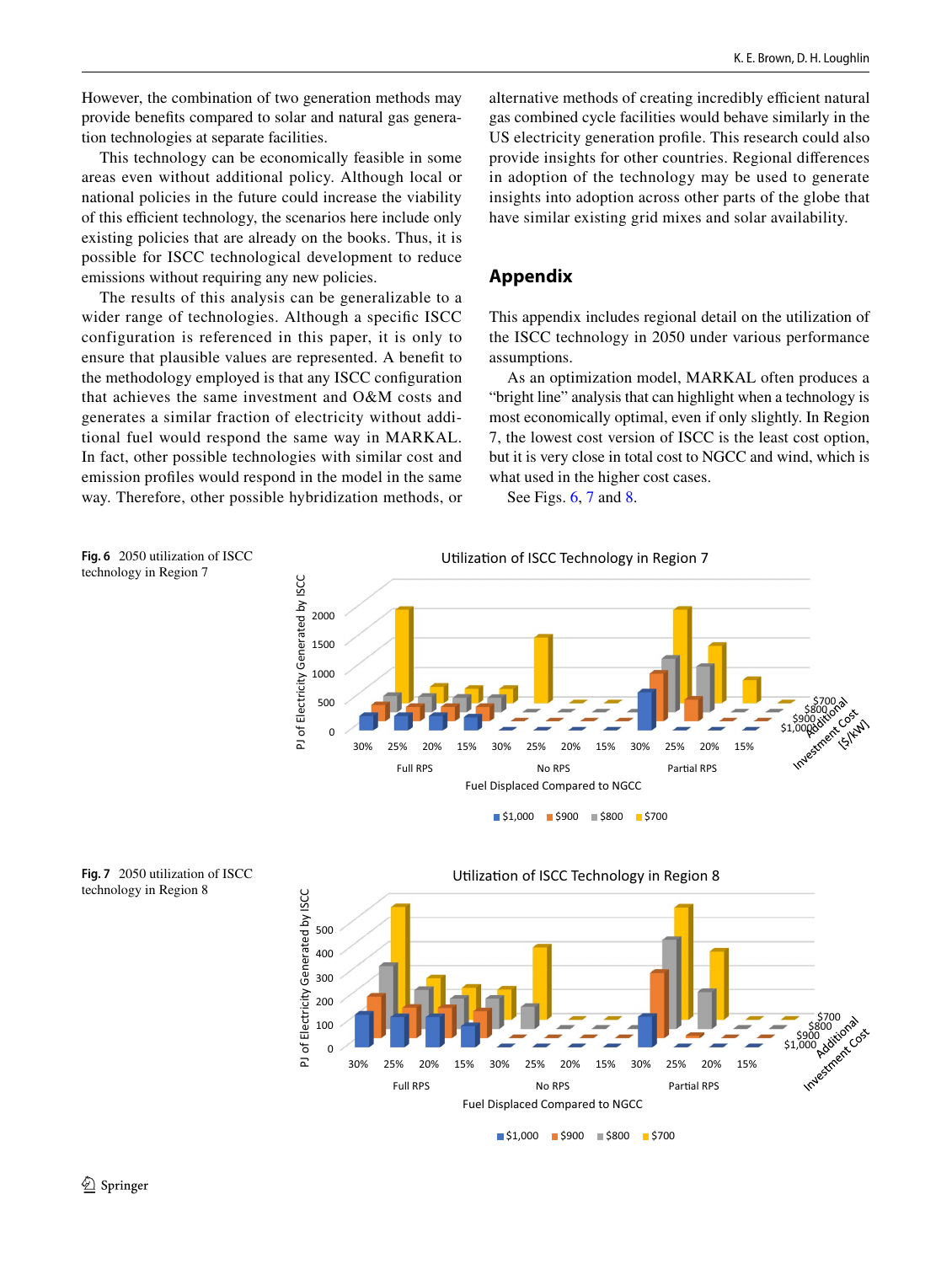<span id="page-12-24"></span>



# **References**

- <span id="page-12-18"></span>Aitken ML, Loughlin DH, Dodder RS, Yelverton WH (2016) Economic and environmental evaluation of coal-and-biomass-toliquids-and-electricity plants equipped with carbon capture and storage. Clean Technol Environ Policy 18:573–581. [https://doi.](https://doi.org/10.1007/s10098-015-1020-z) [org/10.1007/s10098-015-1020-z](https://doi.org/10.1007/s10098-015-1020-z)
- <span id="page-12-14"></span>Alqahtani BJ, Patino-Echeverri D (2016) Integrated Solar Combined Cycle Power Plants: Paving the way for thermal solar. Appl Energy 169:927–936. [https://doi.org/10.1016/j.apene](https://doi.org/10.1016/j.apenergy.2016.02.083) [rgy.2016.02.083](https://doi.org/10.1016/j.apenergy.2016.02.083)
- <span id="page-12-12"></span>Antonanzas J, Jimenez E, Blanco J, Antonanzas-Torres F (2014) Potential solar thermal integration in Spanish combined cycle gas turbines. Renew Sust Energy Rev 37:36–46. [https://doi.](https://doi.org/10.1016/j.rser.2014.05.006) [org/10.1016/j.rser.2014.05.006](https://doi.org/10.1016/j.rser.2014.05.006)
- <span id="page-12-19"></span>Babaee S, Loughlin DH (2018) Exploring the role of natural gas power plants with carbon capture and storage as a bridge to a low-carbon future. Clean Technol Environ Policy 20:379–391. [https://doi.](https://doi.org/10.1007/s10098-017-1479-x) [org/10.1007/s10098-017-1479-x](https://doi.org/10.1007/s10098-017-1479-x)
- <span id="page-12-15"></span>Barigozzi G, Bonetti G, Franchini G, Perdichizzi A, Ravelli S (2012) Solar hybrid combined cycle performance prediction infuence of gas turbine model and spool arrangements. J Eng Gas Turbines Power-Trans ASME 134:11. <https://doi.org/10.1115/1.4007340>
- <span id="page-12-23"></span>Chandel MK, Kwok G, Jackson RB, Pratson LF (2012) The potential of waste-to-energy in reducing GHG emissions. Carbon Manag 3:133–144.<https://doi.org/10.4155/cmt.12.11>
- <span id="page-12-9"></span>Denholm P, O'connell M, Brinkman G, Jorgenson J (2015) Overgeneration from solar energy in California: a feld guide to the duck chart. National Renewable Energy Laboratory. [https://www.nrel.](https://www.nrel.gov/docs/fy16osti/65023.pdf) [gov/docs/fy16osti/65023.pdf.](https://www.nrel.gov/docs/fy16osti/65023.pdf) Accessed 11 July 2018
- <span id="page-12-0"></span>Dong C, Huang GH, Cai YP, Liu Y (2013) Robust planning of energy management systems with environmental and constraint-conservative considerations under multiple uncertainties. Energy Conv Manag 65:471–486. [https://doi.org/10.1016/j.encon](https://doi.org/10.1016/j.enconman.2012.09.001) [man.2012.09.001](https://doi.org/10.1016/j.enconman.2012.09.001)
- <span id="page-12-22"></span>EIA US (2015) Annual energy outlook 2015 with projections to 2040. US Energy Information Administration, Washington, DC DOE/ EIA-0383(2015)
- <span id="page-12-3"></span>EIA US (2016) Annual energy outlook 2016. Energy information administration, Washington, DC DOE/EIA-0383(2016)
- <span id="page-12-5"></span>EIA (2017) Form EIA-923 detailed data with previous form data (EIA-906/920). [https://www.eia.gov/electricity/data/eia923/.](https://www.eia.gov/electricity/data/eia923/) Accessed 11 July 2018
- <span id="page-12-2"></span>EPA US (2015) National Emission Inventory (NEI) air pollutant emission trends data. [https://www.epa.gov/air-emissions-inventories/](https://www.epa.gov/air-emissions-inventories/air-pollutant-emissions-trends-data) [air-pollutant-emissions-trends-data](https://www.epa.gov/air-emissions-inventories/air-pollutant-emissions-trends-data)
- <span id="page-12-6"></span>Hirth L, Ueckerdt F, Edenhofer O (2015) Integration costs revisited an economic framework for wind and solar variability. Renew Energy 74:925–939. <https://doi.org/10.1016/j.renene.2014.08.065>
- <span id="page-12-10"></span>Kyritsis E, Andersson J, Serletis A (2017) Electricity prices, large-scale renewable integration, and policy implications. Energy Policy 101:550–560. <https://doi.org/10.1016/j.enpol.2016.11.014>
- <span id="page-12-21"></span>Lenox C, Dodder R, Gage C, Loughlin D, Kaplan O, Yelverton W (2013) EPA US nine-region MARKAL database: database documentation. US EPA, Cincinnati, OH EPA/600/B-13/203
- <span id="page-12-20"></span>Loughlin DH, Yelverton WH, Dodder RL, Miller CA (2013) Methodology for examining potential technology breakthroughs for mitigating  $CO<sub>2</sub>$  and application to centralized solar photovoltaics. Clean Technol Environ Policy 15:9–20. [https://doi.org/10.1007/](https://doi.org/10.1007/s10098-012-0478-1) [s10098-012-0478-1](https://doi.org/10.1007/s10098-012-0478-1)
- <span id="page-12-16"></span>Loulou R, Goldstein G, Noble K (2004) Documentation for the MARKAL family of models. Energy Technology Systems Analysis Programme, Paris, France. [https://iea-etsap.org/MrklD](https://iea-etsap.org/MrklDoc-I_StdMARKAL.pdf) [oc-I\\_StdMARKAL.pdf](https://iea-etsap.org/MrklDoc-I_StdMARKAL.pdf)
- <span id="page-12-7"></span>Muttqi KM, Aghaei J, Askarpour M, Ganapathy V (2017) Minimizing the steady-state impediments to solar photovoltaics. Renew Sust Energy Rev 79:1329–1345.<https://doi.org/10.1016/j.rser.2017.05.065>
- <span id="page-12-17"></span>Saltelli A, Ratto M, Andres T, Campolongo F, Cariboni J, Gatelli D, Saisana M, Tarantolo S (2008) Global sensitivity analysis: the primer. Wiley, New York. ISBN 0470725176
- <span id="page-12-8"></span>Schaber K, Steinke F, Hamacher T (2012) Transmission grid extensions for the integration of variable renewable energies in Europe: who benefits where? Energy Policy 43:123-135. [https://doi.](https://doi.org/10.1016/j.enpol.2011.12.040) [org/10.1016/j.enpol.2011.12.040](https://doi.org/10.1016/j.enpol.2011.12.040)
- <span id="page-12-13"></span>Spelling J, Laumert B (2015) Thermo-economic evaluation of solar thermal and photovoltaic hybridization options for combinedcycle power plants. J Eng Gas Turbines Power-Trans ASME 137:11.<https://doi.org/10.1115/1.4028396>
- <span id="page-12-1"></span>Unsihuay-Vila C, Marangon-Lima JW, Souza ACZd, Perez-Arriaga IJ, Balestrassi PP (2010) A model to long-term, multiarea, multistage, and integrated expansion planning of electricity and natural gas systems. IEEE Trans Power Syst 25:1154–1168. [https://doi.](https://doi.org/10.1109/tpwrs.2009.2036797) [org/10.1109/tpwrs.2009.2036797](https://doi.org/10.1109/tpwrs.2009.2036797)
- <span id="page-12-4"></span>Vesborg PCK, Jaramillo TF (2012) Addressing the terawatt challenge: scalability in the supply of chemical elements for renewable energy. RSC Adv 2:7933–7947.<https://doi.org/10.1039/c2ra20839c>
- <span id="page-12-11"></span>Wiser R, Mai T, Millstein D, Barbose G, Bird L, Heeter J, Keyser D, Krishnan V, Macknick J (2017) Assessing the costs and benefts of US renewable portfolio standards. Environ Res Lett 12:094023

**Publisher's Note** Springer Nature remains neutral with regard to jurisdictional claims in published maps and institutional affiliations.